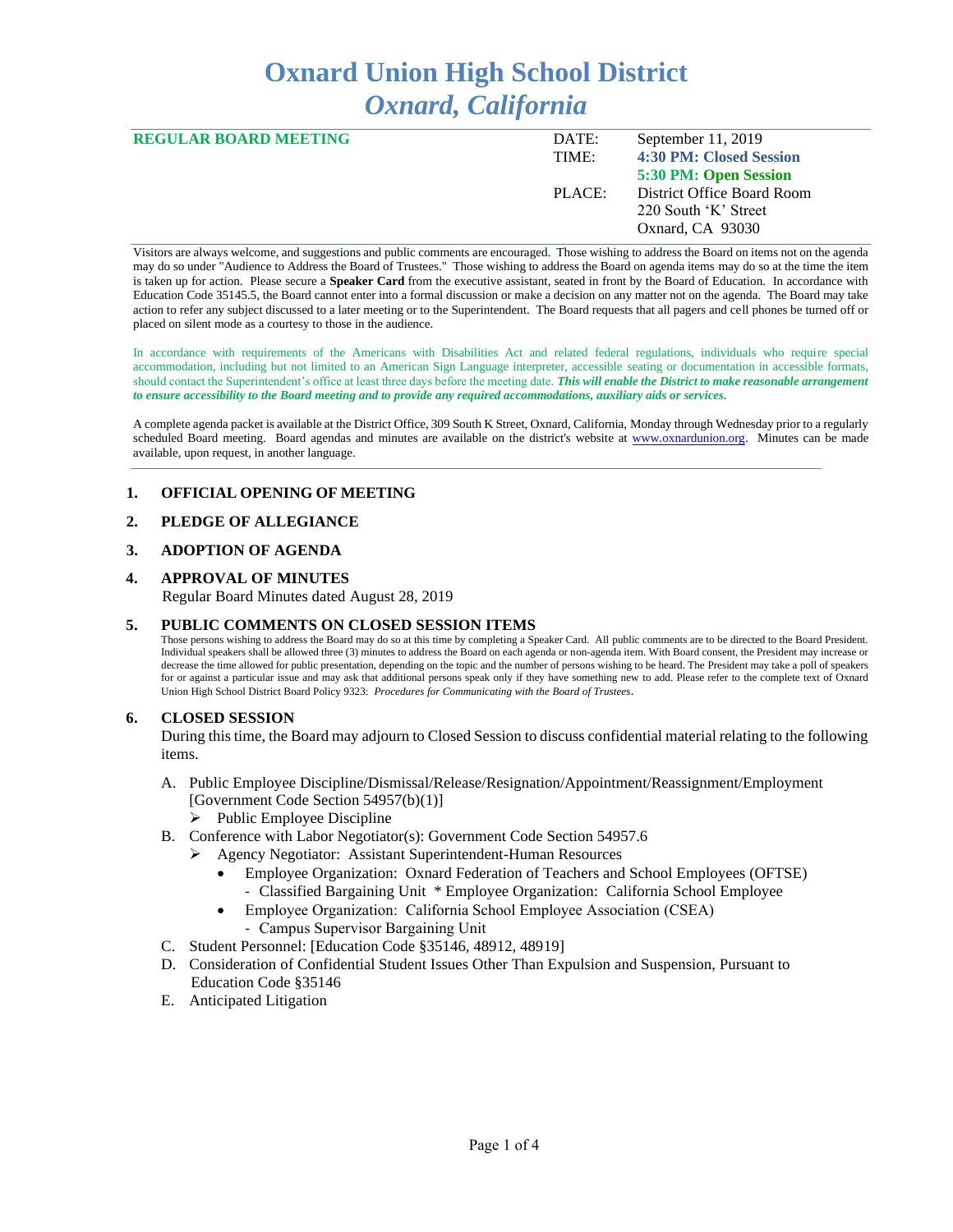Board Meeting Agenda September 11, 2019

- F. Conference with Real Property Negotiator (Govt. Code § 54956.8) PROPERTY: 50-acres of 107.25 acres located at or near 1825 Camino del Sol, Oxnard, CA (southeast corner of N. Rose Ave. and Cesar Chavez Dr.) Ventura County Assessor Parcel No. 214-0-020-595 AGENCY NEGOTIATOR: Jeff Weinstein, Assistant Superintendent Business Services and Dr. Joel Kirschenstein, Consultant Sage Realty Group Inc. NEGOTIATING PARTIES: Brian Edward Maulhardt, as Trustee of the Brian Edward Maulhardt Children's Support Trust UNDER NEGOTIATION: Price and terms of payment G. Conference with Real Property Negotiator (Govt. Code § 54956.8)
- PROPERTY: Multiple District-owned parcels, including: (1) Bell Ranch Property, Assessor Parcel No. ("APN") 156-0-180-385, Camarillo, California; (2) South of Oxnard High School, APN 183-0- 030-180; (3) District Office Campus, 220, 309, and 315 South K Street, Oxnard, CA, APNs 202-0- 010-630 & -740; (4) Hueneme Road Adult School, 527 W Hueneme Road, Oxnard, CA, APN 222-0- 082-625; (5) 280 and 300 Skyway Drive, Camarillo, CA, APN 230-0-130-105; and (6) 15 Stearman Street, Camarillo, CA, APN 230-0-130-115 AGENCY NEGOTIATOR: Jeff Weinstein, Assistant Superintendent Business Services and Dr. Joel Kirschenstein, Consultant Sage Realty Group Inc. NEGOTIATING PARTIES: To be determined UNDER NEGOTIATION: Price and terms of payment.

## **7. RECONVENE IN PUBLIC: REPORT ON CLOSED SESSION ACTION**

## **8. RECOGNITION**

➢ Inouye Family Science Fair Award – Hueneme High School – Corene Duarte

### **9. PUBLIC COMMENTS TO ADDRESS THE BOARD OF TRUSTEES**

Those persons wishing to address the Board may do so at this time by completing a Speaker Card. All public comments are to be directed to the Board President. Individual speakers shall be allowed three (3) minutes to address the Board on each agenda or non-agenda item. With Board consent, the President may increase or decrease the time allowed for public presentation, depending on the topic and the number of persons wishing to be heard. The President may take a poll of speakers for or against a particular issue and may ask that additional persons speak only if they have something new to add. Please refer to the complete text of Oxnard Union High School District Board Policy 9323: *Procedures for Communicating with the Board of Trustees.*

### **10. SUPERINTENDENT'S REPORT**

### **11. STUDENT REPRESENTATIVE TO THE BOARD – ANTHONY FARFAN**

### **12. CONSENT CALENDAR**

### **Business Services**

- **A.** Consideration of Approval of Purchase Orders August 16-29, 2019
- **B.** Consideration of Approval to Reject Bid #600 for Roof Framing Repair at Channel Islands High School
- **C.** Consideration of Approval of Contract Award to Water Resource Engineering Associates (WREA) for Engineering Services
- **D.** Consideration of Approval of MOU Amendment with Oxnard College
- **E.** Consideration of Approval of Recognition of CIHS Cross Country Booster Club
- **F.** Consideration of Approval to Purchase Relocatable Classroom Buildings for Adolfo Camarillo HS Utilizing Chawanakee Unified School District Project 11 Bid Piggyback Contract
- **G.** Consideration of Approval to Purchase Relocatable Classroom Buildings for Channel Island HS Utilizing Chawanakee Unified School District Project 11 Bid Piggyback Contract
- **H.** Consideration of Approval to Purchase Relocatable Classroom Buildings for Hueneme HS Utilizing Chawanakee Unified School District Project 11 Bid Piggyback Contract
- **I.** Consideration of Approval for California Electric Company to Install Kiosk Concrete Pad for Hueneme High School
- **J.** Consideration of Approval of Southern Bleacher Company Proposal for OHS #8 DSA Shop Drawing Preparation for Football Grandstands/Press Box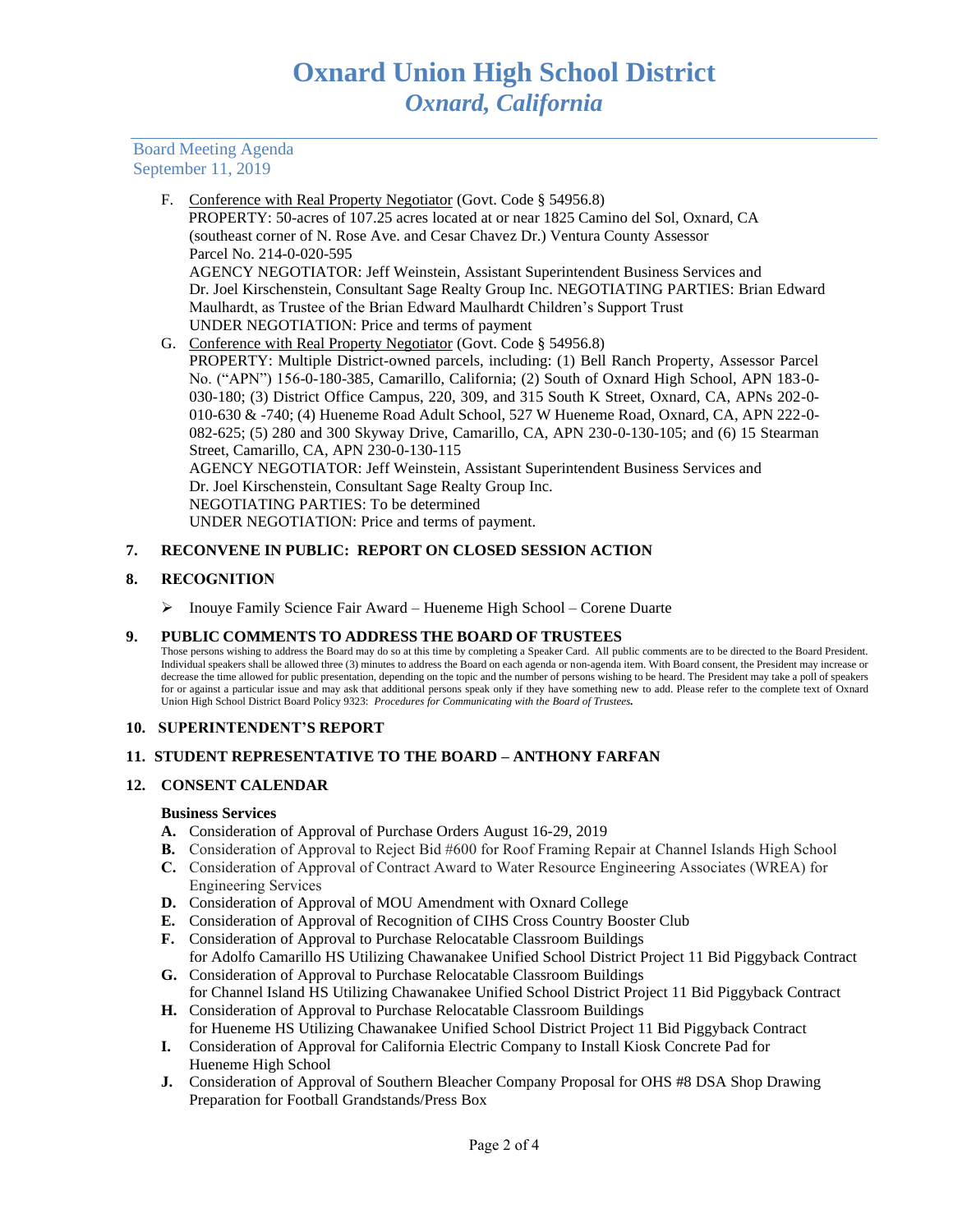### Board Meeting Agenda September 11, 2019

#### **Educational Services**

- **K.** Consideration of Agreement between Oxnard Union High School District and The Stepping Stones Group for School Year 2019-2020
- **L.** Consideration of Renewal of Agreement between Oxnard Union High School District and WSS-Saviers Rd- Workability Program
- **M.** Consideration of Renewal of Agreement between Oxnard Union High School District and WSS-Riverpark- Workability Program
- **N.** Consideration of Renewal of Agreement between Oxnard Union High School District and Boys and Girls Club of Camarillo- Workability Program
- **O.** Consideration of Renewal of Agreement between Oxnard Union High School District and Grocery Outlet- Workability Program
- **P.** Consideration of Renewal of Agreement between Oxnard Union High School District and Oxnard College for Project Acabado (FIRST Robotics)
- **Q.** Consideration of Renewal of Agreement between Oxnard Union High School District and Maxim Healthcare Services
- **R.** Consideration of Renewal of Agreement between Oxnard Union High School District and Empire Therapeutic and Creative Services
- **S.** Consideration of Approval of Out of State/Country Field Trip: CIHS Upward Bound Program to Washington, DC September 25, 2019- September 29, 2019 LULAC Youth Leadership Seminar
- **T.** Consideration of Renewal of Memorandum of Understanding between Oxnard Union High School District and Ventura County Office of Education on Student Data Sharing
- **U.** Consideration of Approval of Teacher Chromebooks for Phase Two 1:1 Initiative: ACHS, OHS, PHS, RMHS
- **V.** Consideration of Approval of Memorandum of Understanding between Ventura County Office of Education and Oxnard Union High School District for the Strong Workforce Program(SWP)

### **Human Resources**

- **W.** Consideration of Approval of Personnel Items
- **X.** Consideration of Approval to Hire a Speech Language Pathologist Assistant

### **Board of Trustees**

**Y.** Consideration of Ratification of Teacher Leave Reimbursement to Oxnard Elementary School District for Trustee Karen Sher

## **Board Policies**

- **Z.** Consideration of Revision of Oxnard Union High School District Board Bylaw 9230: *Orientation* [Second Reading]
- **AA.**Consideration of Revision of Oxnard Union High School District Board Bylaw 9240: *Board Training* [Second Reading]
- **BB.** Consideration of Approval of Revision of BP 5141.31: *Student Immunization Policy* [First Reading]
- **CC.**Consideration of Approval of Revisions to Board Policy 4127: *Temporary Athletic Team Coaches* [First Reading]

### **13. ACTION ITEMS**

#### **Business Services**

- **A.** Consideration of Approval of Purchase Sale Agreement for Freedom Gym, 15 Stearman, Camarillo (APN 230-0-030-115)
- **B.** Consideration of Approval of Purchase Sale Agreement for 527 Hueneme Road, Oxnard CA (APN 222- 0-082-625)
- **C.** Consideration of Approval of the Transportation Center Proposal
- **D.** Consideration of Approval of Increase of Hours for Transition Partnership Program(TPP) Support Staff